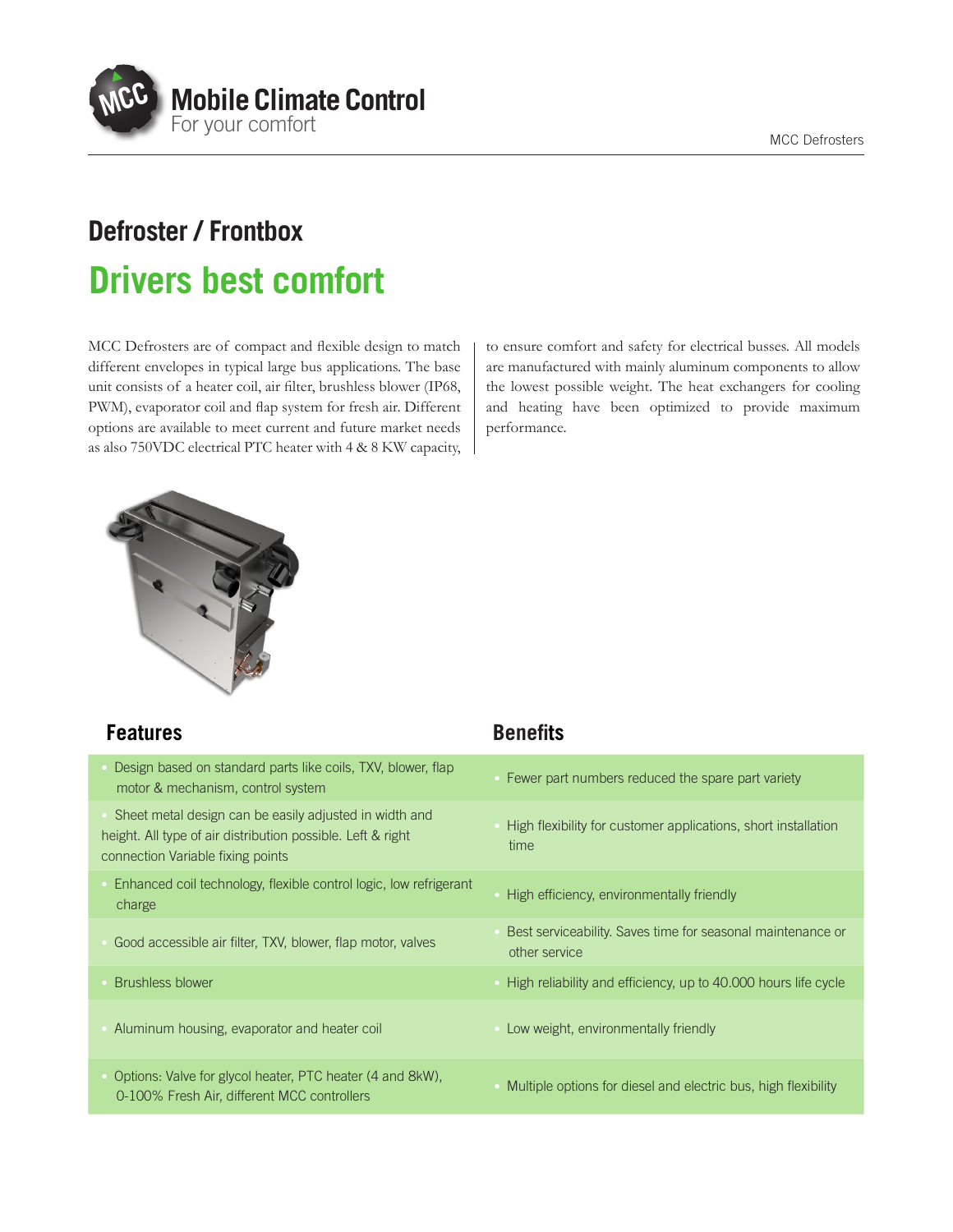### **Defroster / Frontbox** MCC Defrosters

Drawing MCC Global X:







#### **Technical Data**

| Heating capacity (Q80)                | 17 kW               |
|---------------------------------------|---------------------|
| Heating capacity electric*            | 4/8 kW              |
| Cooling capacity (MAX)[1]             | 6,3 kW              |
| Cooling capacity (ARI) <sup>[2]</sup> | 4,5 kW              |
| Min width **                          | 466 mm              |
| Min depth**                           | 200 mm              |
| Min height**                          | 450 mm              |
| Weight (total)                        | 15 <sub>kg</sub>    |
| Voltage                               | <b>28 VDC</b>       |
| Voltage electrical heating            | 750 VDC             |
| Current consumption                   | 12 Amp              |
| Air flow                              | $780 \text{ m}^3/h$ |
| Refrigerant                           | R134a               |
|                                       | $\cdots$            |

\* Optional

\*\* Final dimensions will be according customer requirements

[1] Maximum cooling condition (MAX) ti 40 °C/ ta 35 °C/ 50%

[2] Nominal cooling condition (ARI) ti 27 °C/ ta 35 °C/ 50%



**www.mcc-hvac.com** • Certified ISO 9001 and ISO 14001. Specifications subject to change without notice. MCC is a registered trademark.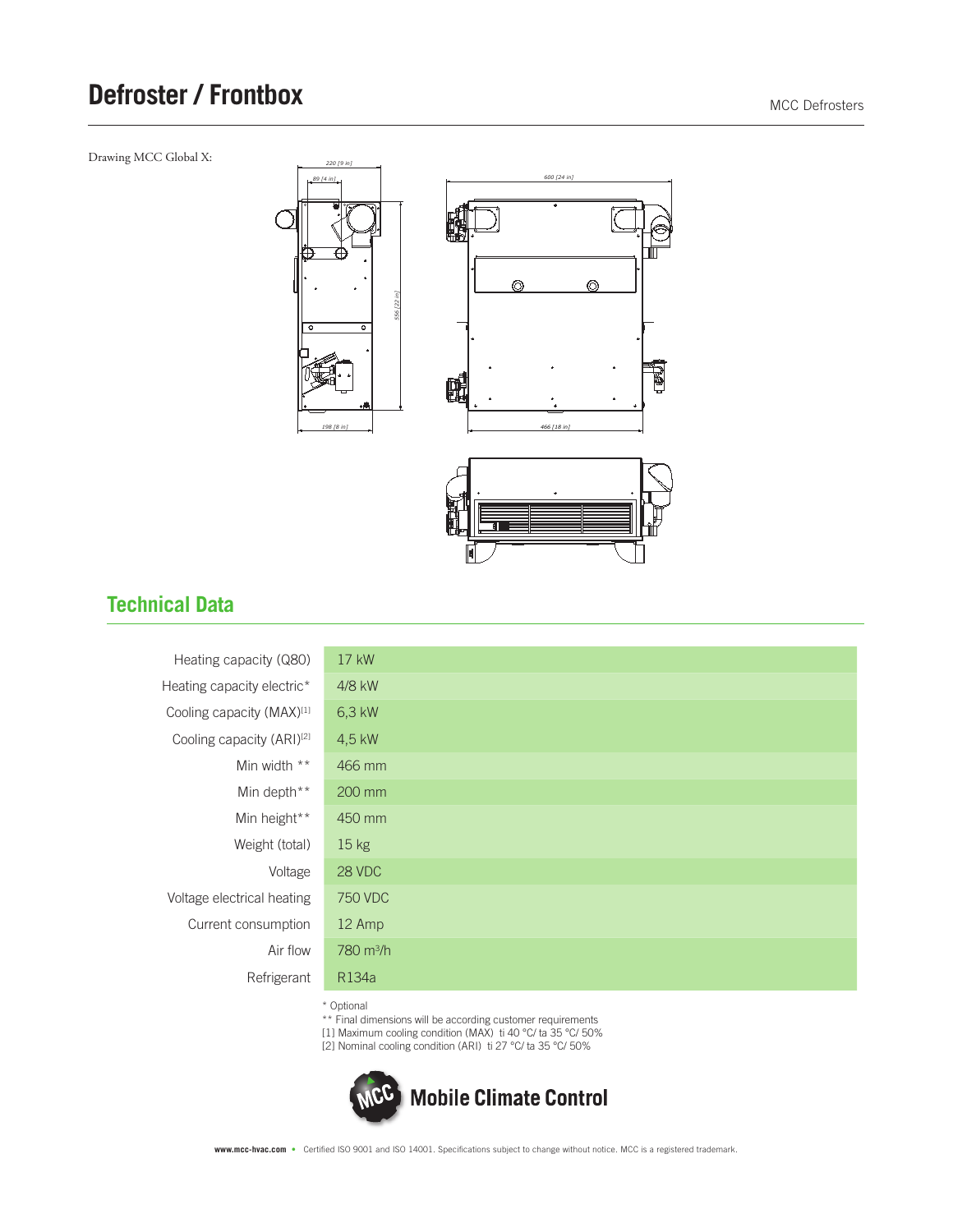

### **EV Electric Defroster**

## **Front Drivers Full Electric Heat Only and Heating and Cooling Defrosters**

The MCC Drivers EV Defroster Range allows for Electrical Power to provide the medium for the Heating supply best suited for Hybrid and Full Electric Vehicles. This range of defroster units utilizes many of the conventional defroster features including a Refrigerated Cooling Option, to provide superior Drivers Comfort as well as safety to demist and clear front windscreens and surrounding windows. All models also include the option to provide Fresh Air to inside the vehicle or operate on a full recirculating operation. Temperature selection options are also for superior driver comfort. These under-dash defrosters allow for direct air distribution via connected ducting to both the driver, as well as the front screen and window areas. High Voltage DC is utilized for heating, while 24vdc low voltage is used for fan, safety and control operations.



| <b>Features</b>                  | <b>Benefits</b>                                                                                                                               |
|----------------------------------|-----------------------------------------------------------------------------------------------------------------------------------------------|
| High voltage DC power connection | Allows direct connection of vehicle battery supply, meaning no need<br>for heating coolant water to front defroster                           |
| Heating elements                 | Both ptc and electric elements depending on model                                                                                             |
| Brushless 24vdc motor            | Standard part, multiple speed settings for reduced noise, less power,<br>and long service                                                     |
| Air distribution                 | Provides air to driver, screen or both                                                                                                        |
| Cooling option                   | Allows for refrigerated cooling to be utilized with connection via main<br>passenger a/c system or connection to own electric condensing unit |
| Fresh air available              | Allows driver to add fresh air for driver comfort or recirculating<br>interior air                                                            |
| Internal safety controls         | Set up to ensure safety during normal operation and for servicing<br>requirements                                                             |
| Control options                  | Dedicated controller allows the driver to select desired airflow,<br>temperature, and air direction for comfort and operation                 |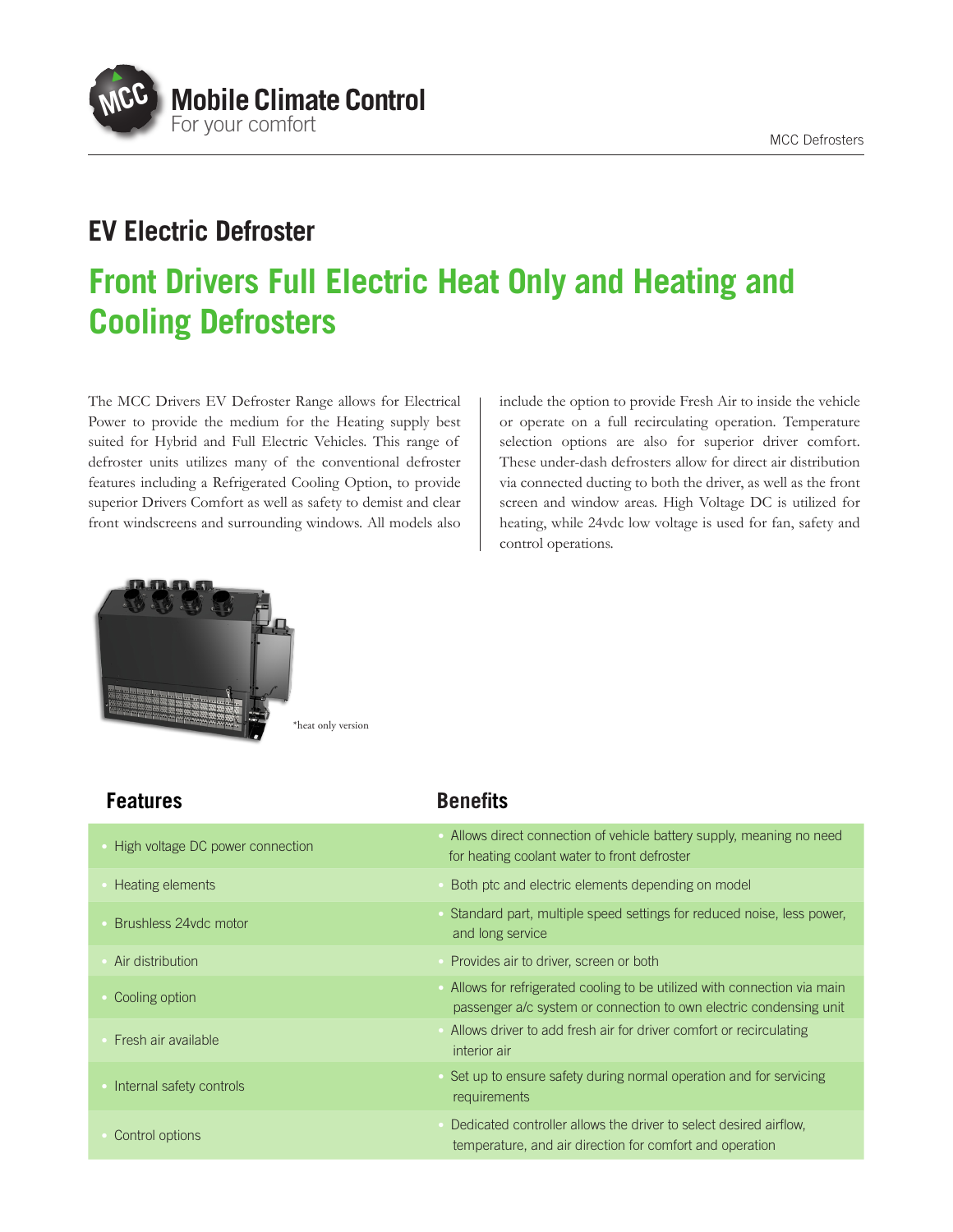

### **Technical Data**

| Heating capacity              | 23,906 Btu/hr (7.0 Kw)                                                                                                                      |
|-------------------------------|---------------------------------------------------------------------------------------------------------------------------------------------|
| Optional max cooling capacity | 33,810 Btu/hr (9.9 Kw) (q0)                                                                                                                 |
| Air flow                      | 550 CFM (935 m <sup>3</sup> /h) free-blow                                                                                                   |
| Cooling option refrigerant    | R134a                                                                                                                                       |
| Current                       | High voltage: 11.67 Amps @ 600 vdc<br>Low voltage: 9.8 Amps at 28 y                                                                         |
| Weight                        | Heat only: 32.0 Lbs (14.5 Kg)<br>Heat/ cool: 45.2 Lbs (20.5 Kg)*                                                                            |
| Dimensions (hwd)              | Heat only: 18.68" (474.3 mm) x 22.35" (567.5 mm) x 8.22" (208.7 mm)<br>Heat /cool: 18.68" (474.3 mm) x 25.09" (637.1 mm) x 8.22" (208.7 mm) |
|                               |                                                                                                                                             |

weight calculations are estimates only



**www.mcc-hvac.com** • Certified ISO 9001 and ISO 14001. Specifications subject to change without notice. MCC is a registered trademark.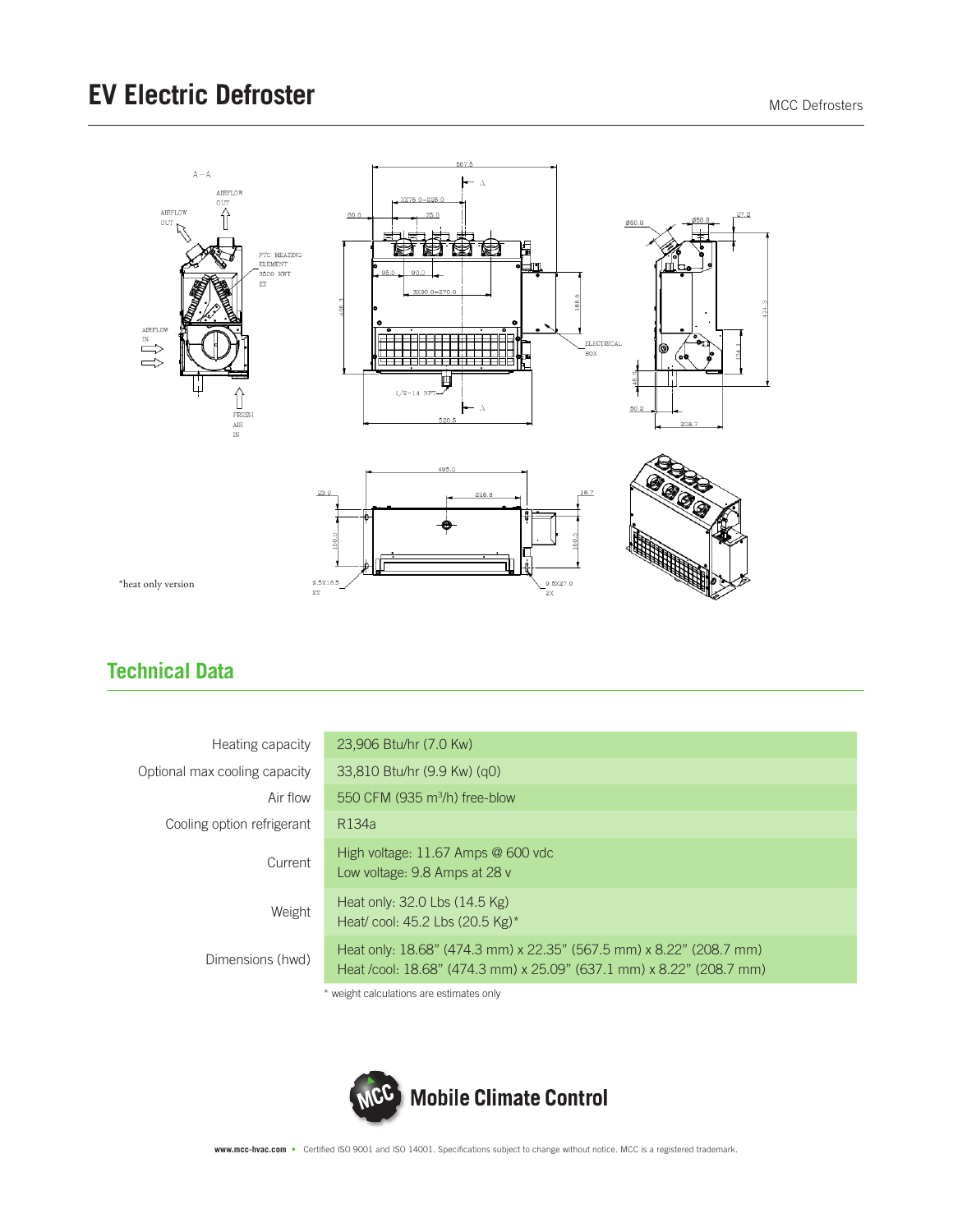MCC Defrosters



# **Igloo 724 Drivers heat and cool front defroster**

Igloo 724 is an under-dash defroster, which provides heating and cooling for the driver, as well as demisting and clearing of the front windscreen and surrounding windows. Mounted under the vehicle's dash, allowing for direct air distribution to the driver and the front wind screen. High capacity performance for driver comfort and safety in even the most extreme

conditions. Robust casing and brushless motor for long reliability and trouble free operation. Directional air distribution allows selection for driver-only, wind-screens or both, as well as providing fresh air. Individual temperature control for selection of desired temperature regardless of any passenger compartment requirements.



| <b>Features</b>                | <b>Benefits</b>                                                                    |
|--------------------------------|------------------------------------------------------------------------------------|
| Brushless motor                | Reduces noise, less amp draw, long life                                            |
| Directional air distribution   | Provides air to driver, wind screen or both at the same time                       |
| Designed for R134a refrigerant | Optimized performance                                                              |
| Fresh air intake               | Allows driver to add fresh air for comfort                                         |
| Multiple controller options    | Allows driver to set desired temperature independent of<br>passengers requirements |